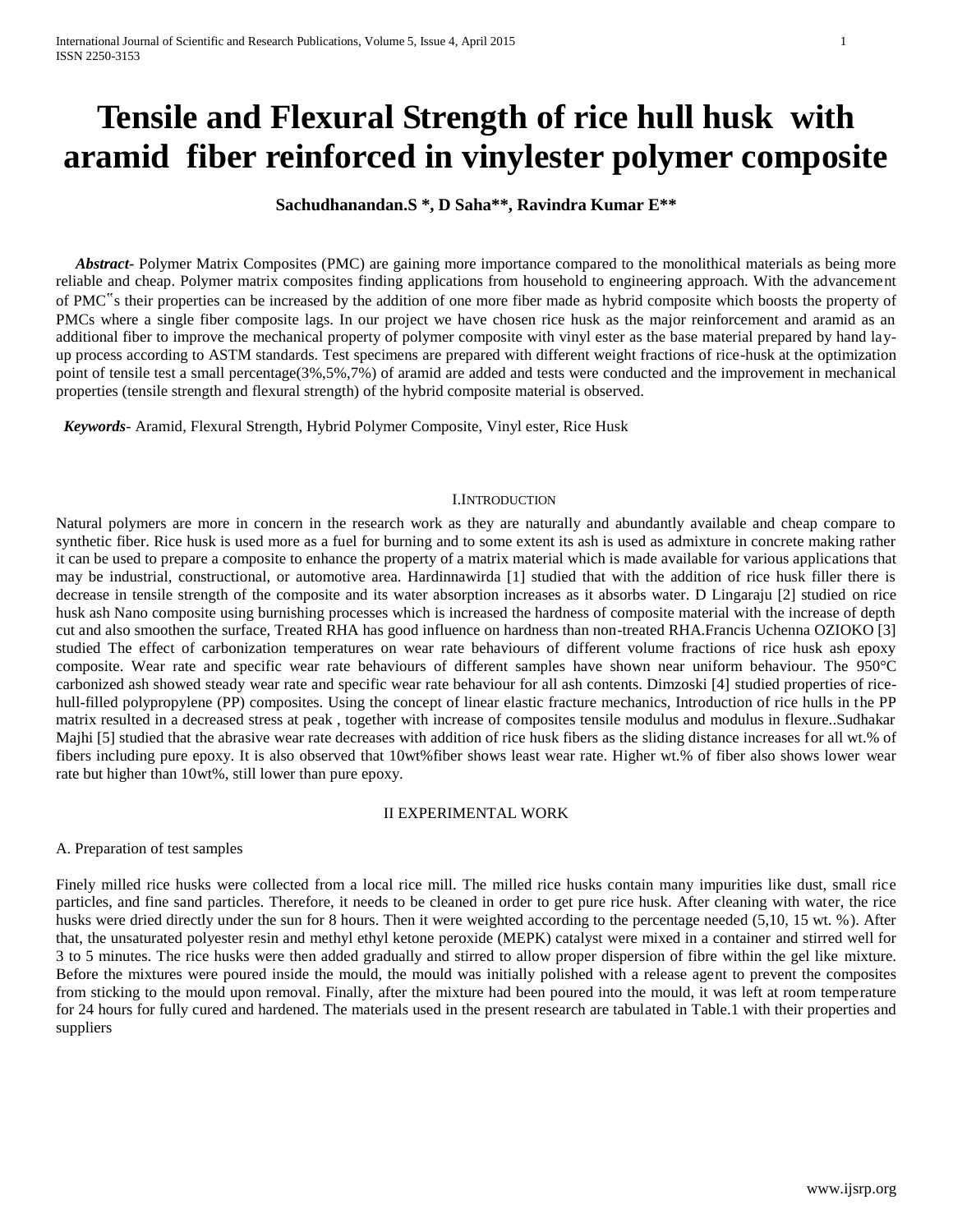| <b>Materials</b>                                          | <b>Specifications</b>                                                                                      | <b>Suppliers</b>                                                    |
|-----------------------------------------------------------|------------------------------------------------------------------------------------------------------------|---------------------------------------------------------------------|
| <b>Vinylester</b>                                         | Density: $1.05$ g/cm <sup>3</sup><br>UTS: 60MPa<br>FS:130MPa<br>Heat distortion temperature: $125^{\circ}$ | Raja industrial suppliers<br>Bangalore, india                       |
| <b>Rice Husk</b>                                          | Bulk density 0.7- 0.8 $g/cm3$<br>length : $3-6$ mm                                                         | Sri Annapurneshwari Rice<br>mill,<br>Katarki road,<br>Koppal, India |
| <b>Aramid</b>                                             | Bulk density 1.44 $g/cm3$                                                                                  | Jk Epoxie, bangalore                                                |
| Di-Methylacetamide<br>(promoter).                         | Density: $0.94$ g/cm <sup>3</sup>                                                                          | Raja industrial suppliers<br>Bangalore, india                       |
| <b>Cobalt napthalate</b><br>accelerator                   | Density: $0.98$ g/cm <sup>3</sup>                                                                          | Raja industrial suppliers<br>Bangalore, india                       |
| <b>Methyl Ethyl Ketone</b><br>peroxide<br>(MEKP) catalyst | Density: $1.17$ g/cm <sup>3</sup>                                                                          | Raja industrial suppliers<br>Bangalore, india                       |
| <b>Mylar Sheet</b>                                        | Thickness - $100(\mu m)$<br>Density $-1.4$ (gm/cc)                                                         | Kabadi Distributors,<br>Avenue Road, Bangalore                      |

| Table.1 Specifications of the Materials Used in the Research work |  |
|-------------------------------------------------------------------|--|
|-------------------------------------------------------------------|--|

# **B. Processing of Rice Husk and Aramid/Vinyl ester Composite.**

Rice husk Composite is prepared first to know at what percentage of weight fraction the composite gives the Ultimate Tensile Strength from that percentage some percentage of aramid is added to enhance its tensile property. First make some sample preparation calculation before preparing the composite as given below and start the fabrication by preparing the temporary mould using beadings arranged on the granite base representing a rectangular mould of 300x200x5mm. Pour the calculated amount of resin with thoroughly mixed Promoters, Accelerators & Catalyst of 1% to the mould and wait for ten minutes so that it starts pre hardening then put a Mylar sheet on to it and then apply pressure by placing a concrete block over the setup for 24 hours to complete cure the laminate and once the laminate is completely cured then it's ready for machining according to ASTM standard for testing, repeat the procedure by adding 5, 10, 15% wt of rice husk to the resin. At optimum percentage then add 3, 5, and 7% of aramid and repeat then same procedure to get the Hybrid composite and is tested for mechanical properties



Fig. 1 Composite with 0% fiber prepared using Hand layup procedure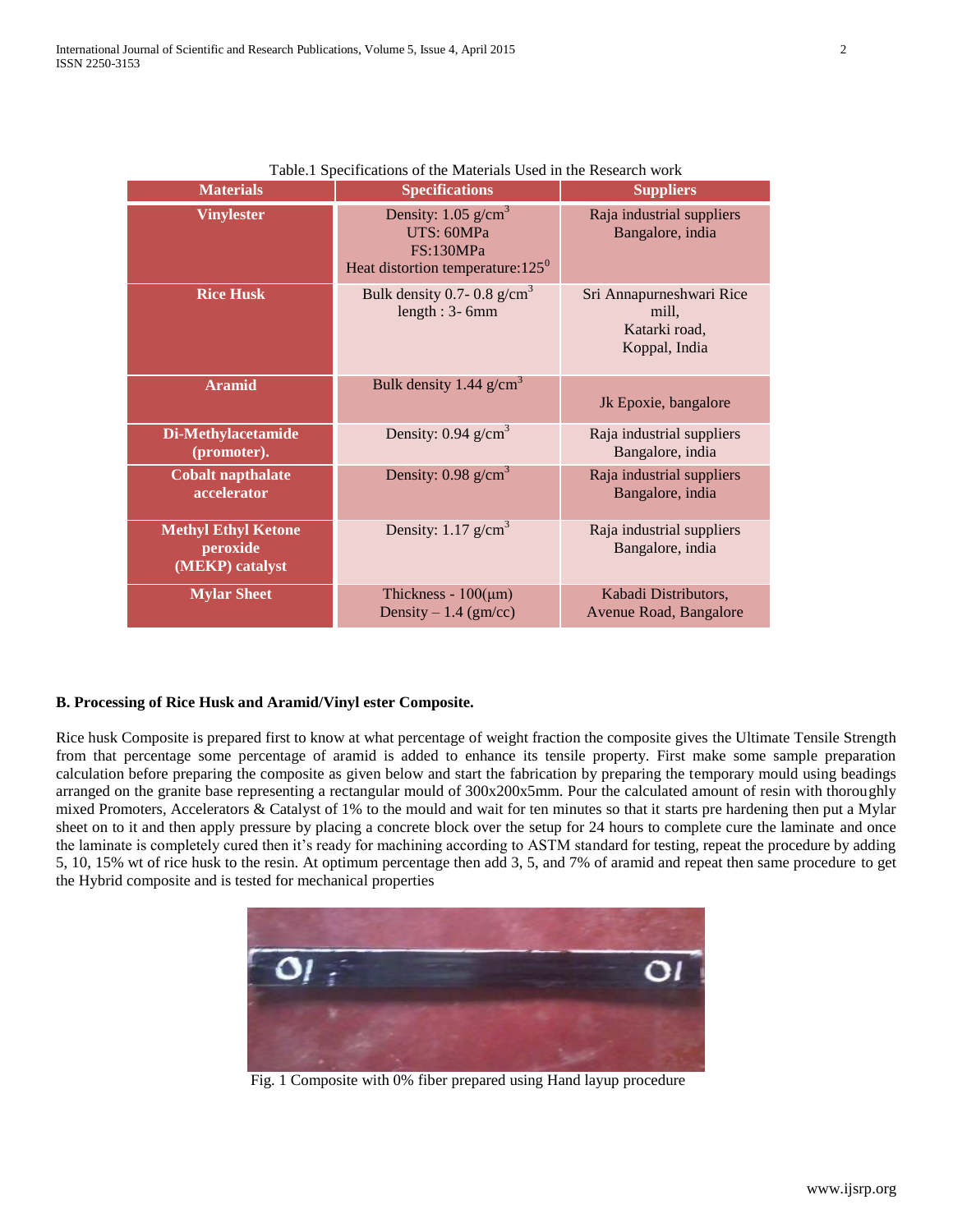## **C. Sample Preparation**

Composite laminate of 300 mm X 200 mm X 5 mm were fabricated according to ASTM standards for mechanical tests. 1) **Density of Vinylester (** $\delta$ **)** = 1.05 g/cm<sup>3</sup>

| 2) Volume of the mold $(V) = 300x200x5mm$ |                                                   |
|-------------------------------------------|---------------------------------------------------|
|                                           | $=300000$ mm <sup>3</sup>                         |
|                                           | $=300$ cm <sup>3</sup>                            |
| $3)$ Mass of resin $(m)$                  | $=$ Volume of mould x Density of Vinylester       |
|                                           | $= 300 \text{cm}^3 \text{ x } 1.05 \text{g/cm}^3$ |
|                                           | $= 315g$                                          |
|                                           |                                                   |

## **Table II Samples Preparation Calculation for Rice husk/Vinyl ester Composite**

| <b>Sampl</b><br>es | $%$ of rice<br>husk | $%$ of<br><b>Vinylest</b><br>er | <b>Mass of</b><br>rice husk | <b>Mass of</b><br>vinyl<br>ester | <b>Total</b><br><b>Mass</b> |
|--------------------|---------------------|---------------------------------|-----------------------------|----------------------------------|-----------------------------|
| A                  |                     | 100                             |                             | 315                              | 315g                        |
| В                  |                     | 95                              | 11                          | 314                              | 325g                        |
| $\mathbf C$        | 10                  | 90                              | 22                          | 298                              | 320g                        |
| D                  | 15                  | 85                              | 33                          | 281                              | 314g                        |

## **Table .III Samples Preparation Calculation for Rice Husk& Aramid / Vinylester Hybrid Composite**

| <b>Samples</b> | $\frac{6}{9}$<br><b>Resin</b> | $\frac{0}{0}$<br>aramid | $%$ rice<br>husk | <b>Mass of</b><br>resin | <b>Total</b><br>mass |
|----------------|-------------------------------|-------------------------|------------------|-------------------------|----------------------|
| E              | 90                            | 3                       |                  | 298g                    | 318g                 |
| F              | 90                            |                         |                  | 298g                    | 316g                 |
| G              | 90                            | $\mathbf{r}$            | 3                | 298g                    | 315g                 |

The above samples are tested for mechanical properties that are tensile and flexural strength according ASTM standards.

# **III.TESTING**

#### **D. Testing parameters**

A Universal Testing Machine (UTM) is an instrument used for the measurement of loads and the associated test specimen deflections such as those encountered in tensile, compression or flexural modes. It is used to test the tensile ,Compression, flexural and Inter Laminar Shear Strength (ILSS) properties of materials. Load cells and extensometers measure the key parameters of force and deformation as the sample was tested. The Universal Testing Machine set up is shown in Fig.2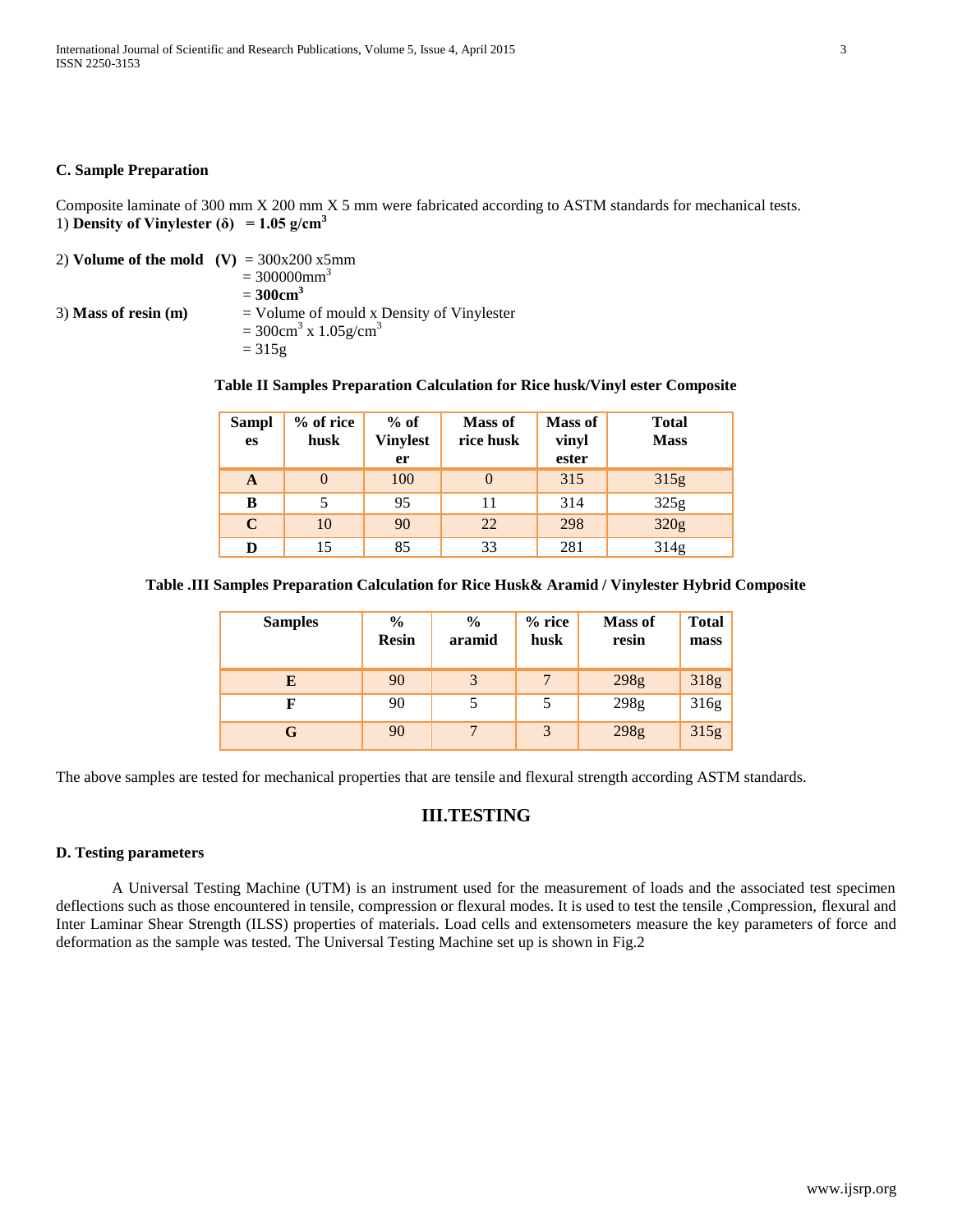



## **a. Ultimate Tensile Strength**

Ultimate tensile strength, often referred to tensile strength is the maximum stress that a material can withstand while being stretched or pulled before fracture. The tensile test for the specimens was conducted according to ASTM D3039. The specimens of size 250 mm x 25 mm x 5 mm were tested with a span length of 250 mm in tensile mode at a cross head speed of 1 mm / min. The fixtures used for the tensile testing is shown in Fig. 2(b)

 $P =$  maximum load in N

 $b =$  width of the specimen in mm,

 $d =$  thickness of the specimen in mm

## **b. Tensile Test Report**

**Table IV Ultimate Tensile Strength Of Rice husk / Vinylester Composite**

| <b>Samples</b> | % of Rice<br>husk | Ultimate tensile strength in MPa | Avg UTS<br>in MPa |       |       |
|----------------|-------------------|----------------------------------|-------------------|-------|-------|
| A              | $\Omega$          | 27.42                            | 32.66             | 30.28 | 30.12 |
| в              |                   | 34.56                            | 33.84             | 32.64 | 33.68 |
| C              | 10                | 36.54                            | 32.97             | 32.76 | 34.09 |
| D              | 15                | 33.12                            | 31.98             | 33.48 | 32.86 |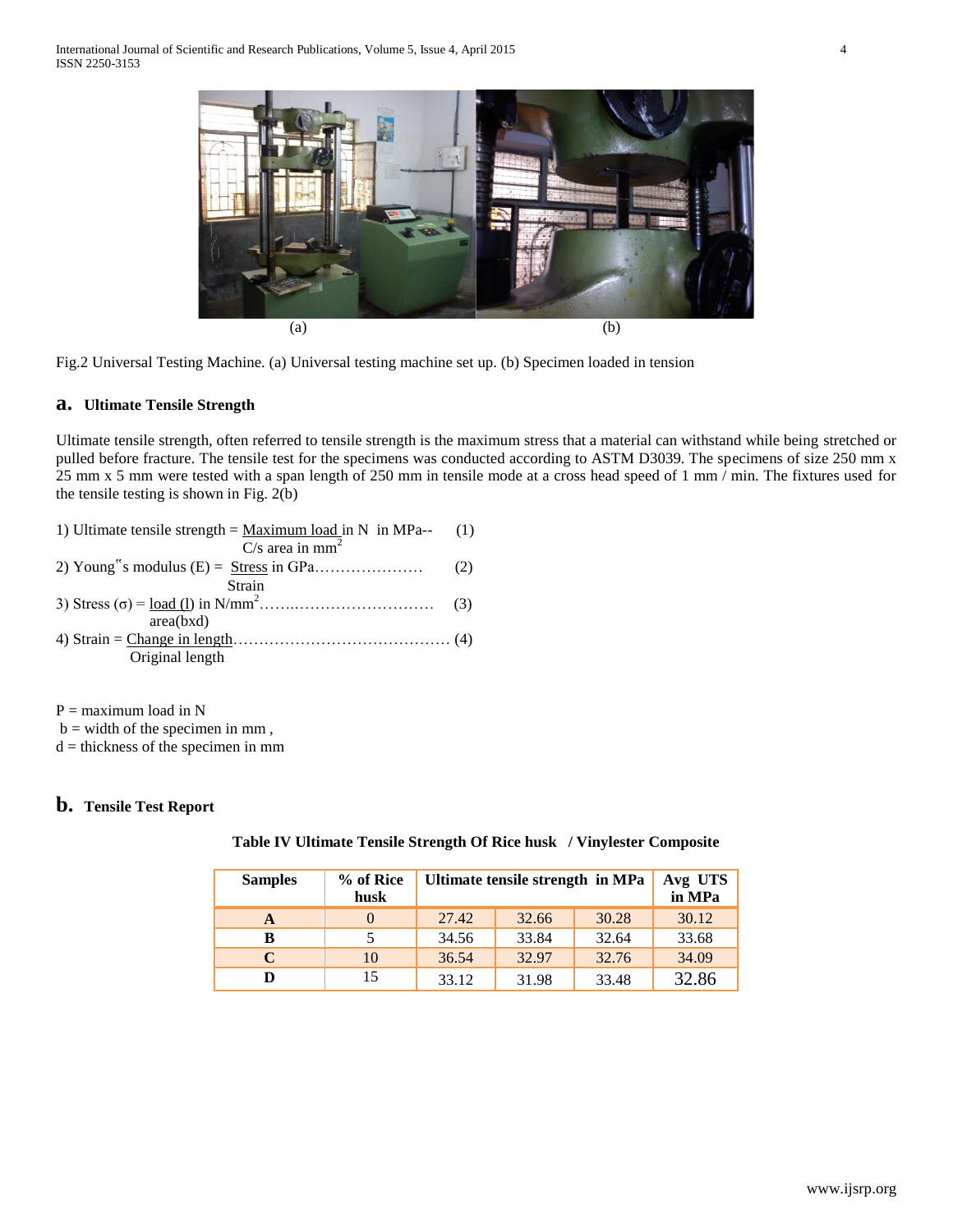| samples | $\%$ wt<br>of<br><b>Aramid</b> | % Wt<br>of Rice<br><b>Husk</b> | Ultimate tensile<br>strength in Mpa |       | Avg UTS in<br>Mpa |       |
|---------|--------------------------------|--------------------------------|-------------------------------------|-------|-------------------|-------|
| E       | 3                              | $\overline{7}$                 | 32.66                               | 33.66 | 33                | 33.18 |
| F       | 5                              | 5                              | 48.04                               | 34.91 | 33.25             | 38.73 |
| G       | $\overline{7}$                 | 3                              | 33.85                               | 32.64 | 32.33             | 32.94 |

**Table V Ultimate Tensile Strength Of Rice Husk & Aramid / Vinyl ester Composite**



Fig.3 Graph of Tensile test results. (a) Variation of UTS values with rice husk fibre loading. (b) Variation of UTS values with aramid loading

#### **c. Flexural Strength**

The use of flexural tests to determine the mechanical properties of polymeric composites is widely prevalent because of the relative simplicity of the test method, instrumentation and testing equipment required. The flexural strengths of the specimens were determined for specimens using the three-point bending test as per ASTM-D790. The specimens of dimensions 200 mm x 15 mm x 5 mm tested with a span length of 50 mm.

The flexural strength and Modulus of the composites were determined using the equation  $(1) \& (2)$  respectively

1) Flexural Strength = 
$$
\frac{3PL}{2BD^2}
$$
....in MPa

2) Flexural Modulus  $=$   $PL^3$  in GPa  $4D^3$  δ

P – Peak Load [N],

δ – Deflection at load 'P' [mm]

## **d. Flexural Strength Rice Husk / Vinylester Composite**

The use of flexural tests to determine the mechanical properties of polymeric composites is widely prevalent because of the relative simplicity of the test method, instrumentation and testing equipment required. Table VI & VII.List the flexural strength of Rice husk / Vinylester composite & Rice Husk Aramid /Vinylester composite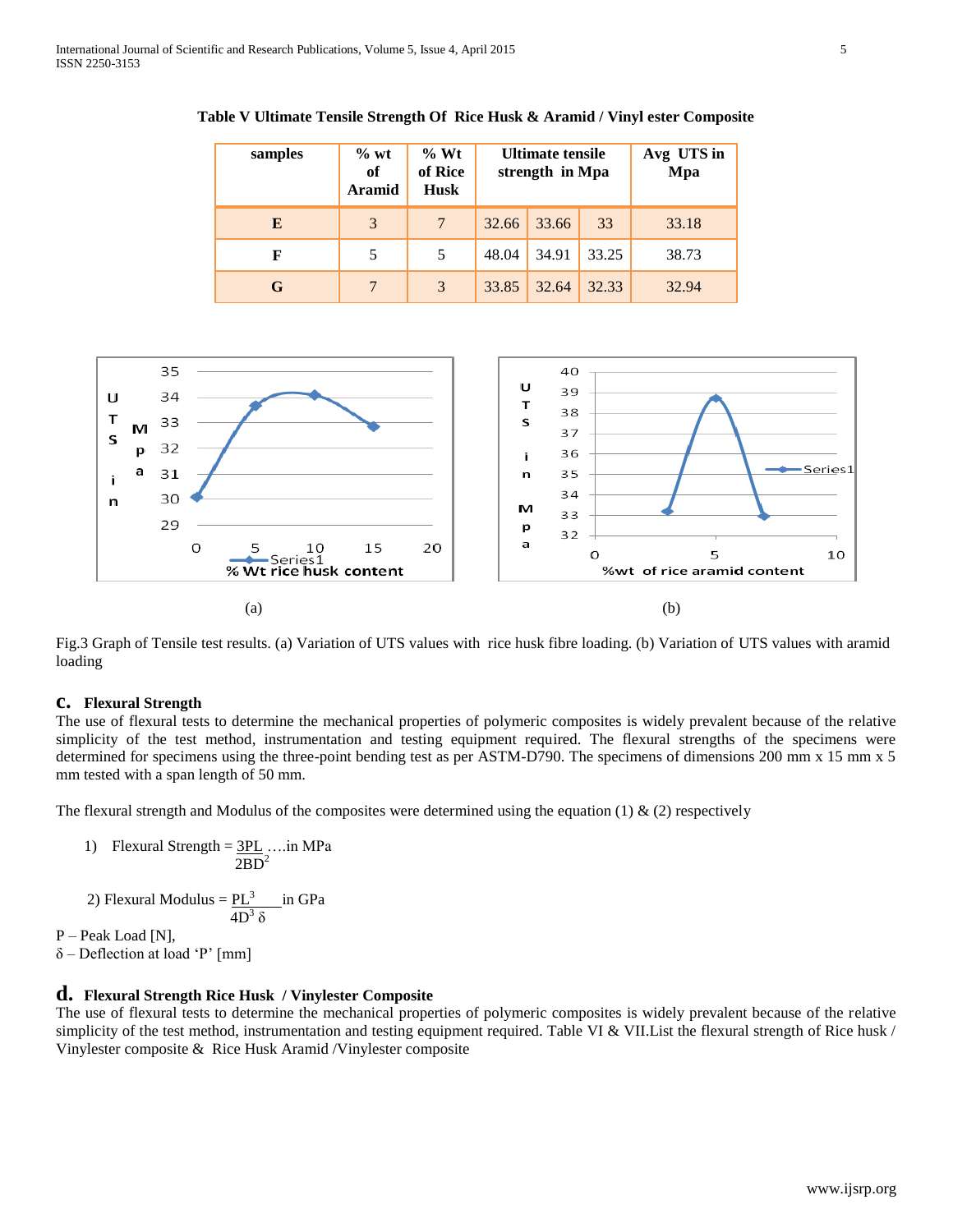| <b>Samples</b> | % of Rice<br>husk |       | Ultimate flexural strength in<br><b>MPa</b> |      |       |
|----------------|-------------------|-------|---------------------------------------------|------|-------|
| A              |                   | 74.00 | 76.4                                        | 78.4 | 76.27 |
| B              |                   | 84.00 | 82.4                                        | 84.8 | 83.73 |
| $\mathbf C$    | 10                | 84.8  | 87.2                                        | 90.4 | 87.47 |
| D              | 15                | 76    | 78.4                                        | 77.6 | 77.33 |

**Table VI Ultimate Flexural Strength Of Rice husk / Vinylester Composite**

**Table VII Ultimate Flexural Strength Of Rice Husk & Aramid / Vinylester Composite**

| <b>Samples</b> | $%$ wt of<br><b>Aramid</b> | % Wt<br>of Rice<br><b>Husk</b> |      | <b>Ultimate Fluxural</b><br>strength in Mpa |      | Avg<br><b>UTS</b> in<br>Mpa |
|----------------|----------------------------|--------------------------------|------|---------------------------------------------|------|-----------------------------|
| E              | 3                          | 7                              | 92   | 95.2                                        | 96.8 | 94.67                       |
| F              | 5                          | 5                              | 99.2 | 97.6                                        | 99.6 | 98.8                        |
| G              | 7                          | 3                              | 93.6 | 92                                          | 92.8 | 92.8                        |



Fig.4 Graph of Bending test results. (a) Variation of UFS values with rice husk fibre loading. (b) Variation of UFS values with aramid loading.

#### IV.MORPHOLOGICAL CHARACTERIZATION

Nano level materials cannot be observed through optical microscope due to their aberrations and limit in wavelength of light. Therefore to observe submicron sized particles advanced techniques such as Scanning Electron Microscopy (SEM), Transmission Electron Microscopy (TEM), Scanning Tunneling Microscopy (STM), and Atomic Force Microscopy (AFM). In this work, the dispersion of Rice Husk and Aramid in Vinylester resins was studied using SEM. The basic principles of these techniques are presented in the subsequent sections.

## **4.0 SCANNING ELECTRON MICROSCOPY (SEM)**

SEM is basically an electron microscope that images the sample surface by scanning it with a high-energy beam of electrons. The signals produced by SEM result from interactions of the electron beam with atoms at or near the surface of the sample. SEM can produce very high-resolution images of a sample surface, revealing details about less than 1 to 5 nm in size. Due to the very narrow electron beam, SEM micrographs have a large depth of field yielding a characteristic three-dimensional appearance useful for understanding the surface structure of a sample.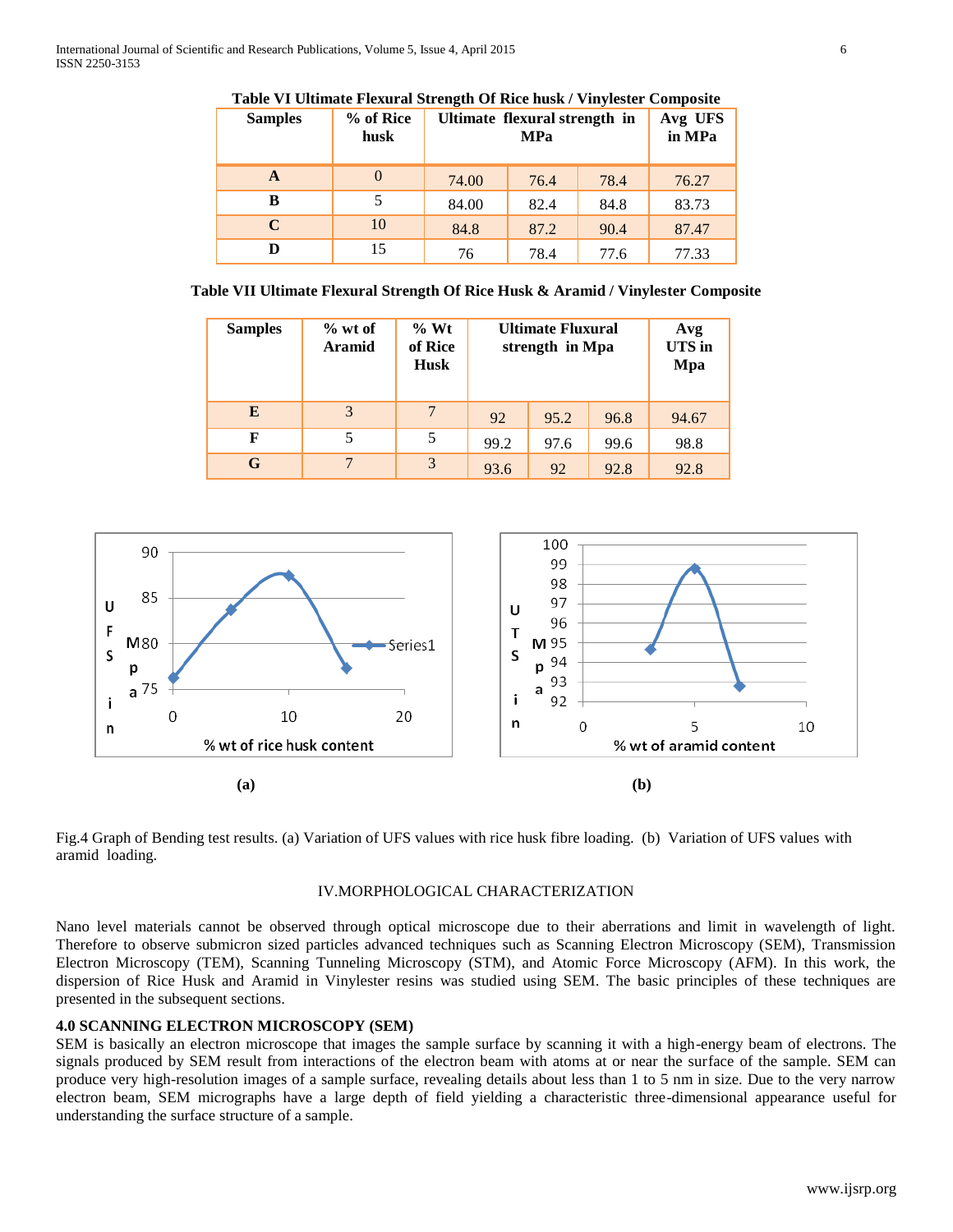For conventional imaging in the SEM, specimens must be electrically conductive, at least at the surface, and electrically grounded to prevent the accumulation of electrostatic charge at the surface. Nonconductive specimens tend to charge when scanned by the electron beam which causes scanning faults and other image artifacts. Therefore, they are coated with an ultrathin coating of electrically conducting material, commonly gold, deposited on the sample either by low vacuum sputter coating or by high vacuum evaporation. The dispersion of Nano fillers in Vinylester was studied using SEM (JEOL JSM 840A, Japan). The samples were examined with gold– sputtering for SEM characterization.



Fig. 5.0 SEM machine

## **4.1 SEM OF RICE AND ARAMID HUSK/VINYLESTER**

Figure 6.1 shows the SEM micrograph of bending fractured specimen of neat vinyl ester smooth surface and the size is higher. With the addition of Rice husk the smooth surfaces sizes are reduced and the reduction was increased with the increase of Rice husk addition. The smooth area represents the voids at higher concentration of Rice husk; the number of voids is more.From the microstructure it is evident that there is inhomogeneous mixture of RHF/Vinyl ester that leading to some voids/pores in the matrix as shown in figure (b). Only in case of 10% filler loading as shown in figure (c) it is found to have good interfacial bonding and no micro cracks which has given the concrete little positive strength to the tensile load,

There are some micro cracks in the matrix material which is responsible for reduction of tensile strength of the composite as seen in figure (d). there is gap surrounding the reinforcement indicating the poor bonding reinforcement and matrix. Poor interfacial bonding results decrease in strength of composite.





Fig.5.3SEMof10%Rice husk/VE composite Fig.5.4SEM of 15% Rice husk/VE composite

Fig.5.1 SEM of 0% Rice husk/VE composite Fig. 5.2 SEM of 5% Rice husk/VE composite

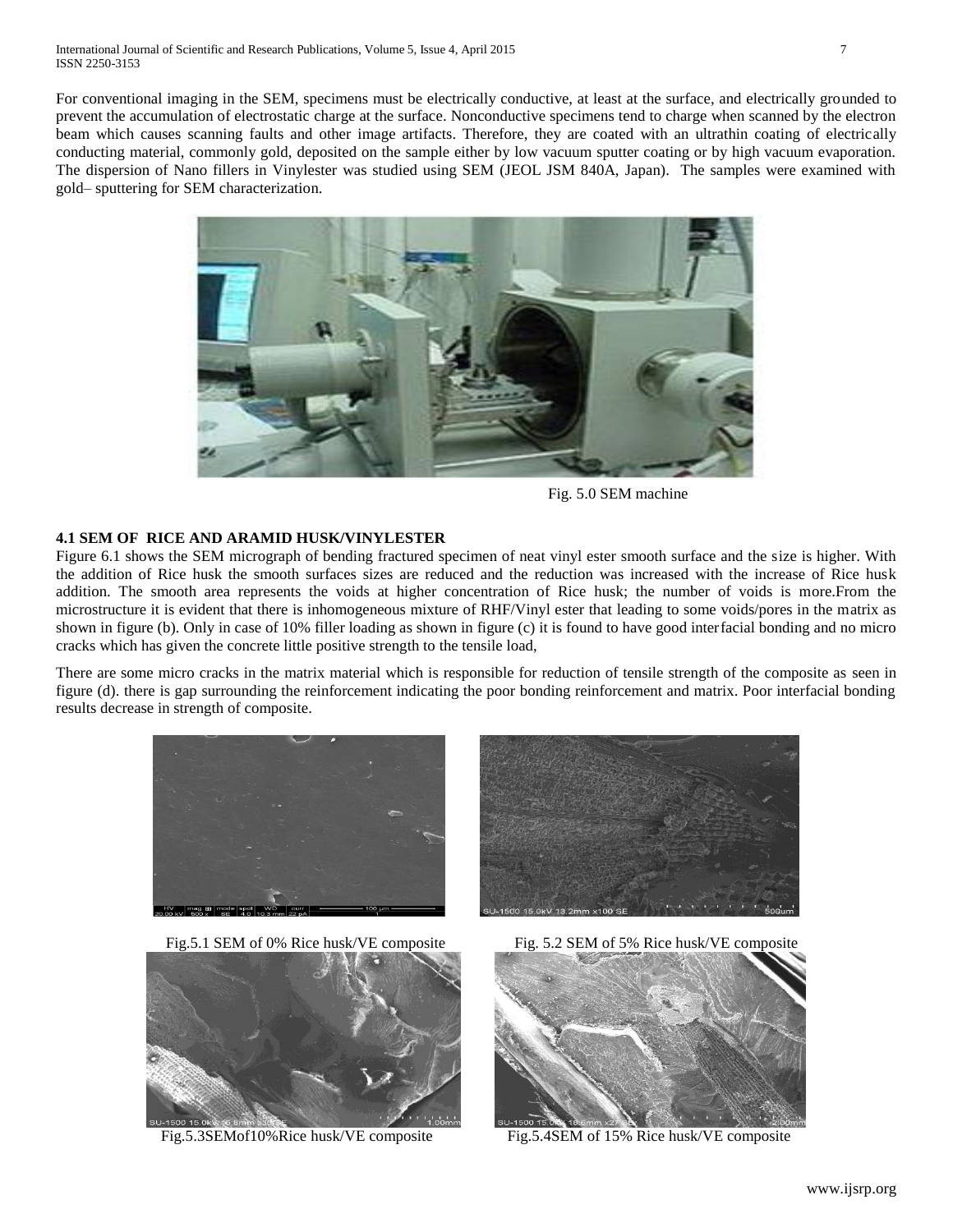

Fig. 5.5 SEM of 3 % Aramid/VE composite Fig. 5.6SEM of 5% Aramid/VE composite



## V.RESULTS AND DISCUSSION

## MECHANICAL PROPERTIES OF RHF / VINYL ESTER Experimental Study on : **Rice Husk & Aramid/Vinyl ester composite.**  Mechanical test : **Tensile Test**

## Table VIII Results of UTS of composite material

| <b>SAMPLES</b> | ULTIMATE TENSILE STRENGTH<br>Rice husk<br>$\%$ | Aramid<br>$\%$ | Avg.UTS<br><b>MPa</b> | <b>RESULTS</b>                                                                                    |
|----------------|------------------------------------------------|----------------|-----------------------|---------------------------------------------------------------------------------------------------|
| $\mathbf{A}$   | $\Omega$                                       |                | 30.12                 |                                                                                                   |
| B              | 5                                              |                | 33.68                 | Tensile strength increases by 10.57%                                                              |
| $\mathbf C$    | 10                                             |                | 34.09                 | Tensile strength increases by 11.65%                                                              |
| D              | 15                                             |                | 32.86                 | Tensile strength increases by 8.34%                                                               |
| F              | $\overline{7}$                                 | 3              | 35.20                 | Tensile strength increases by 14.43%,<br>Tensile strength increases by 3.15% from<br>yield point  |
| F              | 5                                              | 5              | 38.73                 | Tensile strength increases by 22.23%,<br>Tensile strength increases by 11.98% from<br>yield point |
| G              | 3                                              | 7              | 36.40                 | Tensile strength increases by 17.25%,<br>Tensile strength increases by 6.34% from<br>yield point  |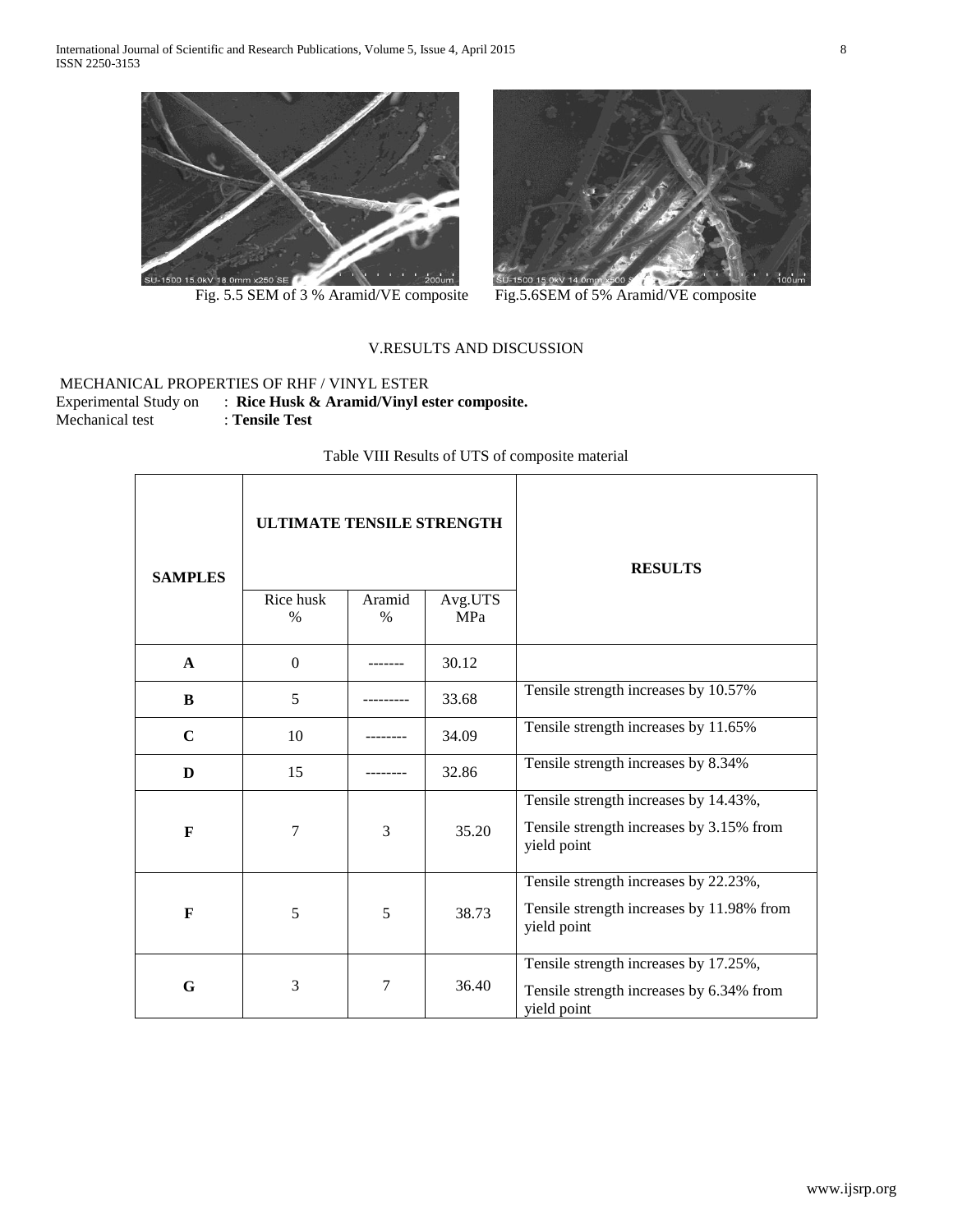## Experimental Study on : **Rice Husk & Aramid/Vinylester composite.**  Mechanical tests : T**hree Point Bending Test (Flexural test)**

|                    |                   |                   | ULTIMATE FLEXURAL STRENGTH |                                                                                                     |
|--------------------|-------------------|-------------------|----------------------------|-----------------------------------------------------------------------------------------------------|
| <b>SAMPL</b><br>ES | Rice husk<br>$\%$ | Rice Husk<br>$\%$ | Avg.FS<br><b>MPa</b>       | <b>RESULTS</b>                                                                                      |
| $\mathbf{A}$       | $\Omega$          |                   |                            |                                                                                                     |
| B                  | 5                 |                   |                            | Flexural strength increases by 8.90%                                                                |
| $\mathbf C$        | 10                |                   |                            | Flexural strength increases by 12.80%                                                               |
| D                  | 15                |                   |                            | Flexural strength increases by 1.37%                                                                |
| E                  | 7                 | 3                 |                            | Flexural strength increases by 19.43 %<br>flexural strength increases by 7.2% from yield<br>point   |
| F                  | 5                 | 5                 |                            | Flexural strength increases by 22.80%,<br>Flexural strength increases by 11.33% from yield<br>point |
| G                  | 3                 | 7                 |                            | Flexural strength increases by 17.81%,<br>Flexural strength increases by 5.33% from yield<br>point  |

#### Table IX. Results of flexural strength of composite material

## VI.CONCLUSION

The conclusion of the study of Rice & Aramid reinforced vinyl ester composite is that there is significant increase in the tensile strength and flexural strength of the composite.

- 1. With the addition of rice husk to the Vinyl ester the tensile strength increases by 11.65% at 10% fiber loading and decrease at 15% wt of rice husk loading by 8.34% so further addition of rice husk will no longer increases the strength rather it decreases.
- 2. With the hybridization I.e. by the addition of Aramid at optimum point it increase the tensile strength by further 22.23 % hence hybridization successfully yield more strength compare to single fiber loading
- 3. The flexural rice husk composite increases by 8.90% at 5% coir loading and 12.80 % at 10% rice husk loading.
- 4. The flexural strength increase further by 22.80% at 5% aramid.
- 5. Hybridization results a better improvement in tensile strength but more than 5% of Aramid is not recommended where the flexural property is needed for the application.